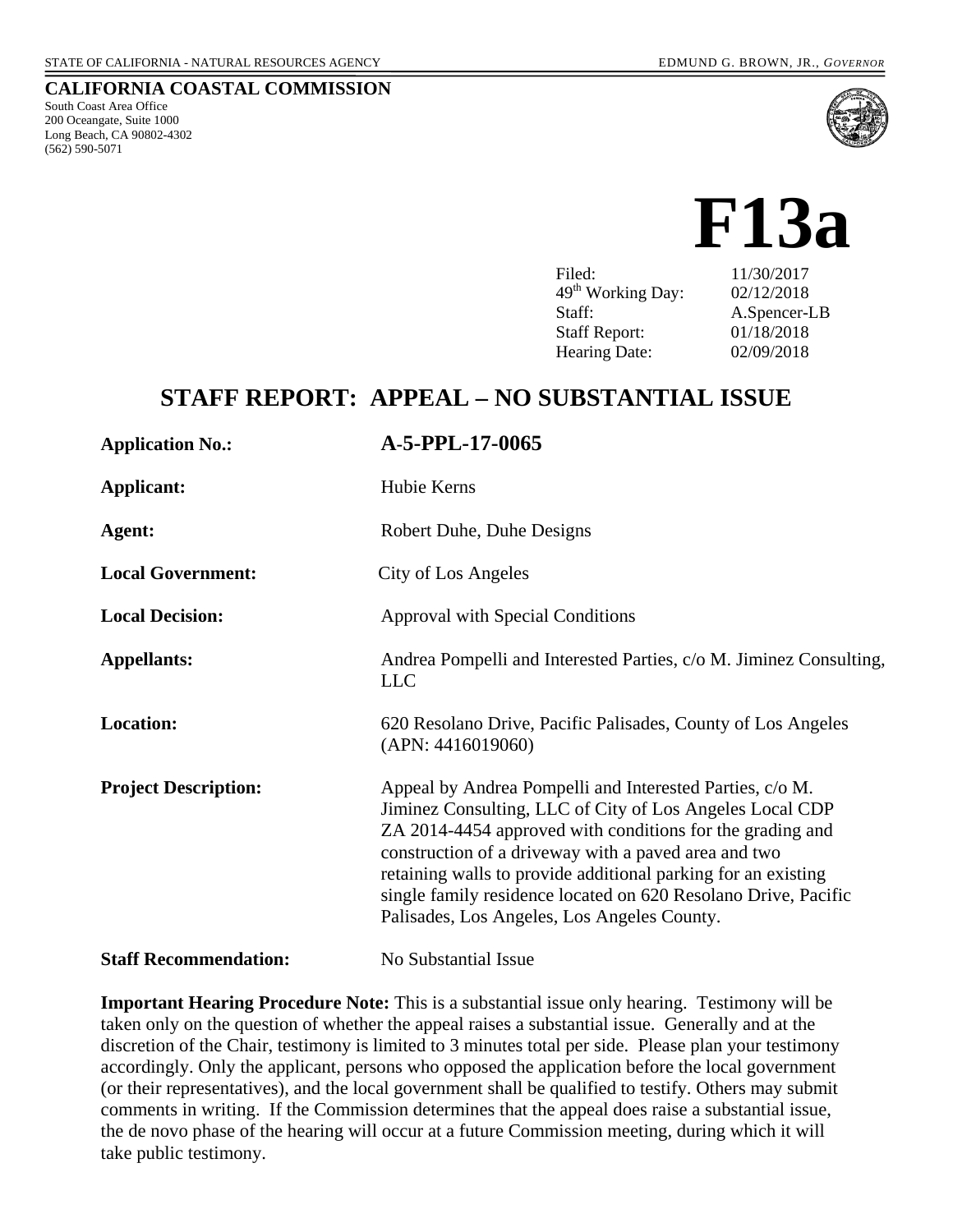# **SUMMARY OF STAFF RECOMMENDATION:**

The City of Los Angeles approved a local Coastal Development Permit (CDP) for the subject development on October 2, 2017. No local appeals were filed during the City's local appeal period, which concluded on October 16, 2017. The Coastal Commission's South Coast Office received the City's Notice of Final Local Action on October 23, 2017 and established the Commission's twenty working-day appeal period. This appeal was received by the Commission on November 21, 2017, during the appeal period.

The appellants have filed this appeal on the grounds that the project, as approved by the City of Los Angeles, is inconsistent with Sections 30210, 30244, 30250, 30251, and 30253 of the Coastal Act, which correspond to public access, coastal view, and landform alteration policies. The appellants have also raised concern over the CEQA exemption that was issued for the project, claiming that the environmental impacts of the proposed projects were not adequately analyzed. Finally, the appellants contend that the City-approved project is not in conformance with previous permit action. In 2010, the City approved local CDP 2010-2696, allowing a lot line adjustment that moved 3,266 square feet from 580 Paseo Miramar to the subject property. The appellants assert that Special Condition 8 of City of Los Angeles local CDP number 2010-2696 allows no development to take place on the project site.

The issues raised by the appellants pose no substantial issue regarding Sections 30244, 30250, 30251, and 30253 of the Coastal Act because no coastal resources will be significantly impacted as a result of the project. The conditions for Permit No. ZA 2010-2696 do not preclude future development on the site; but rather require a new CDP from the City. Pursuant to Special Condition 8 of local CDP 2010-2696, the applicant applied to the City for a CDP for the project, which was approved by the City and is now being appealed by the appellants. Based on these actions, the project is in substantial compliance with the conditions of previous permit action. Finally, the standard of review for Coastal Commission review of the CDP is the Chapter 3 policies of the Coastal Act, not CEQA. The applicant's claim that the CEQA determination was not appropriate for the project does not raise a substantial issue in regards to consistency with the Chapter 3 policies of the Coastal Act.

Staff recommends that the Commission, after public hearing, determine that **no substantial issue exists** with respect to the grounds on which Appeal A-5-PPL-17-0065 has been filed for the following reason: the project, as proposed by the City of Los Angeles, is consistent with the policies of Chapter 3 of the Coastal Act, and therefore does not negatively impact coastal resources. Pursuant to Section 30625, the grounds of appeal are limited to whether or not a substantial issue exists as to conformity with Chapter 3 of the Coastal Act when there is an appeal pursuant to Section 30602(a). The motion to carry out the staff recommendation is on page 3.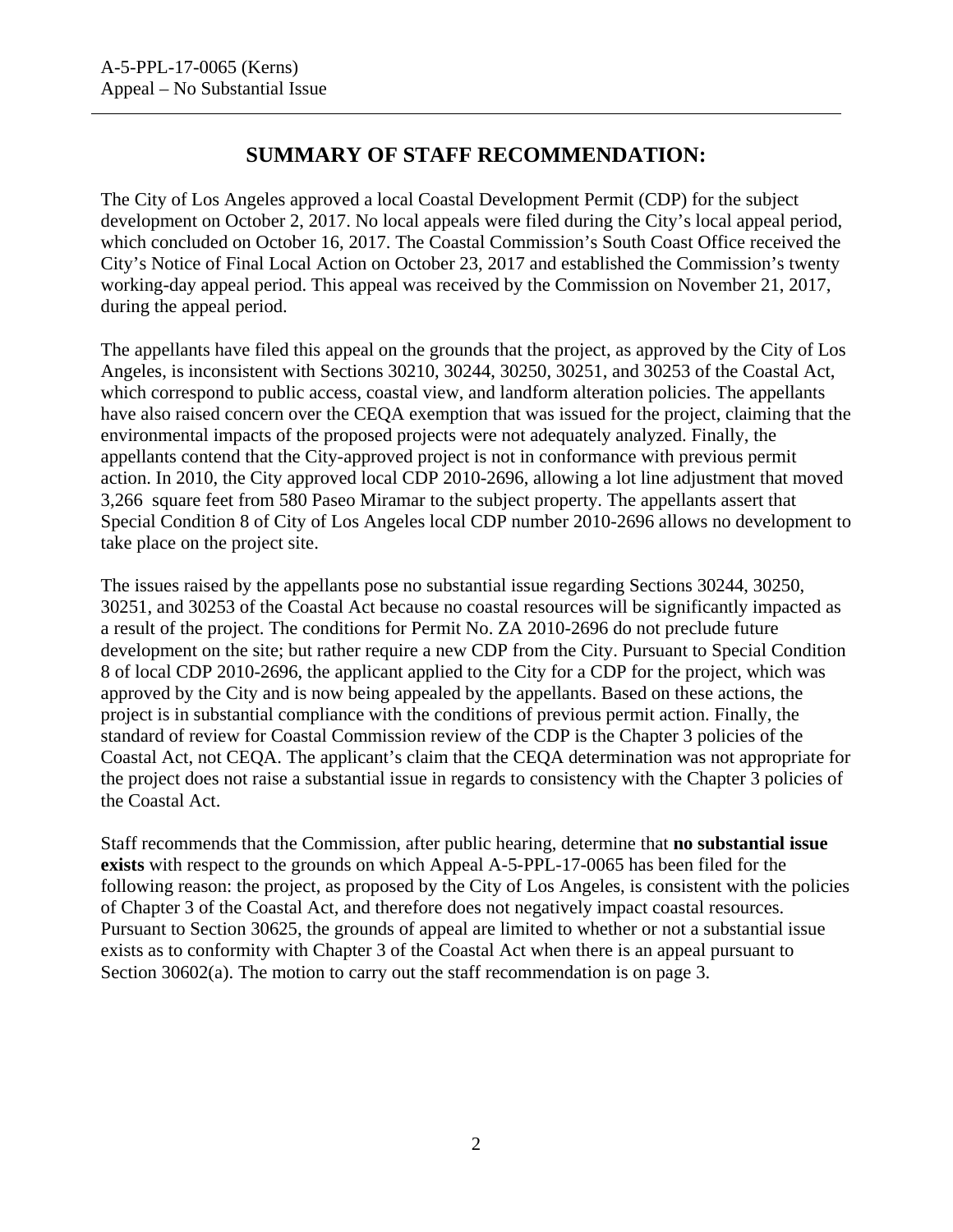# **TABLE OF CONTENTS**

| VI. FINDINGS AND DECLARATIONS - NO SUBSTANTIAL ISSUE 6 |  |
|--------------------------------------------------------|--|
|                                                        |  |
|                                                        |  |
|                                                        |  |

### **APPENDICES**

Appendix A - Substantive File Documents

### **[EXHIBITS](https://documents.coastal.ca.gov/reports/2018/2/13a/13a-2-2018-exhibits.pdf)**

[Exhibit 1 – Vicinity Map](https://documents.coastal.ca.gov/reports/2018/2/13a/13a-2-2018-exhibits.pdf) [Exhibit 2 – Site Plan](https://documents.coastal.ca.gov/reports/2018/2/13a/13a-2-2018-exhibits.pdf) [Exhibit 3 – City of Los Angeles Letter of Determination](https://documents.coastal.ca.gov/reports/2018/2/13a/13a-2-2018-exhibits.pdf) Exhibit  $4 -$  Appeal of CDP 2014-4454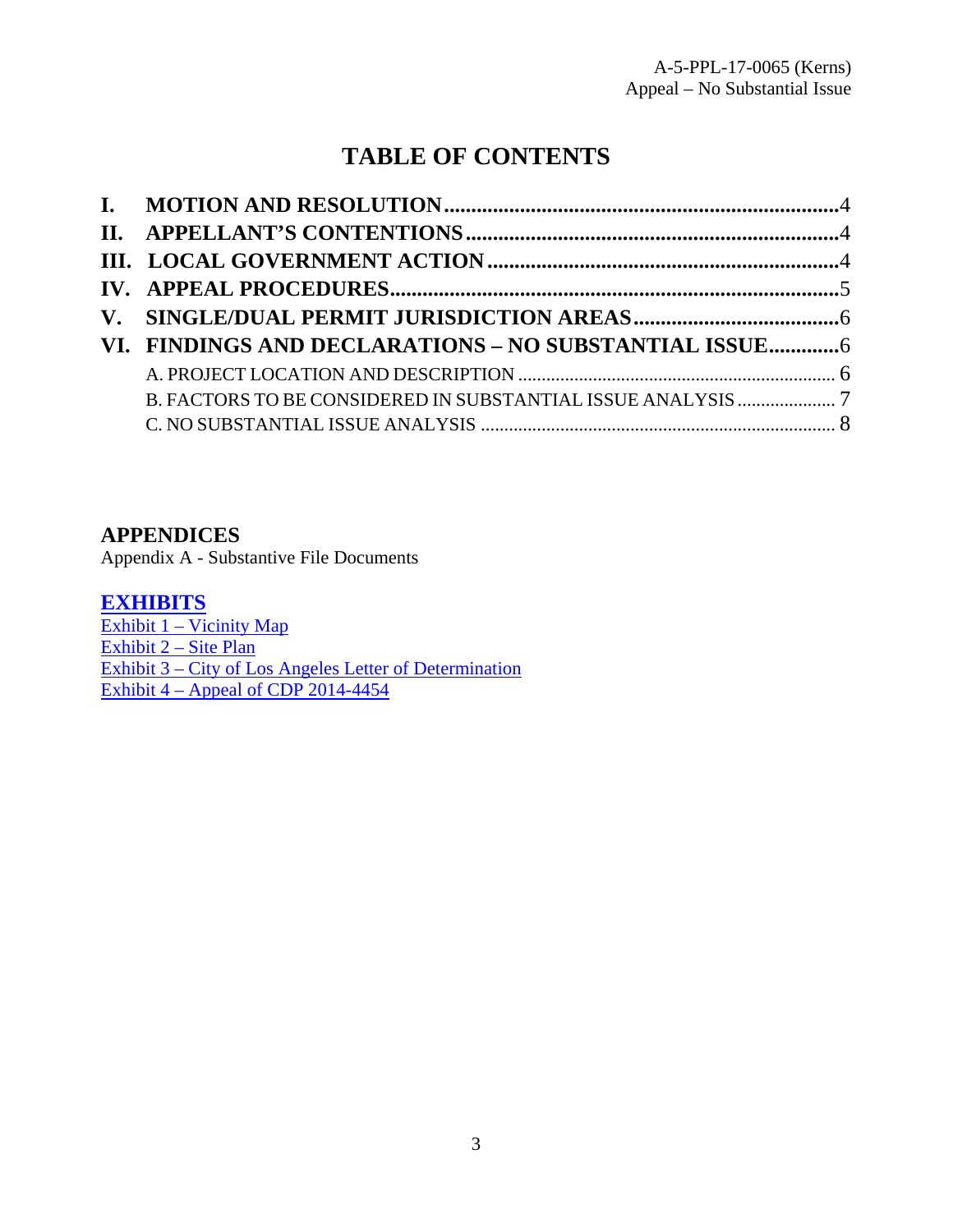# <span id="page-3-0"></span>**I. MOTION AND RESOLUTION**

### **Motion:**

*I move that the Commission determine that Appeal No. A-5-PPL-17-0065 raises NO substantial issue with respect to the grounds on which the appeal has been filed under § 30603 of the Coastal Act.* 

Staff recommends a **YES** vote. Passage of this motion will result in a finding of No Substantial Issue and adoption of the following resolution and findings. If the Commission finds No Substantial Issue, the Commission will not hear the application de novo and the local action will become final and effective. The motion passes only by an affirmative vote by a majority of the Commissioners present.

#### **Resolution:**

*The Commission finds that Appeal No. A-5-PPL-17-0065 does not present a substantial issue with respect to the grounds on which the appeal has been filed under § 30603 of the Coastal Act regarding consistency with the Certified Local Coastal Plan and/or the public access and recreation policies of the Coastal Act..* 

# <span id="page-3-1"></span>**II. APPELLANT'S CONTENTIONS**

On November 21, 2017, an appeal of City of Los Angeles Local Coastal Development Permit No. 2016-217 was filed by M. Jiminez Consulting, LLC on behalf of Andrea Pompelli and the interested parties [\(Exhibit 4\)](https://documents.coastal.ca.gov/reports/2018/2/13a/13a-2-2018-exhibits.pdf). The City-approved project authorizes the construction of a 3,370 square foot paved driveway and two retaining walls at 620 Resolano Drive, Pacific Palisades. The appeal contends that the that the city-approved project does not conform to Sections 30210, 30244, 30250, 30251, and 30253 of the Coastal Act in regards to public access, coastal views, and landform alteration. The appellants also contend that the City of Los Angeles erroneously approved a CEQA exemption for the project because the environmental impacts of the project were not adequately analyzed, and that the existing conditions of the project site were not accurately described in the City of Los Angeles' determination letter for the CDP approval. The appeal also claims that the City approval of a lot line adjustment in 2012 prohibits development on the portion of land that was moved from the adjacent property to the subject property.

# <span id="page-3-2"></span>**III. LOCAL GOVERNMENT ACTION**

On September 24, 2015, a public hearing was held by the City of Los Angeles Department of City Planning in regards to the proposed project. Notices were mailed out to nearby property owners, and all interested parties were invited to testify for or against the project. Testimony submitted in favor of the project stated that the proposed project would make Resolano Street safer and that the project would benefit hikers and oncoming traffic. Testimony submitted in opposition to the project stated that the project would impact the house directly downhill, the project is out of character with its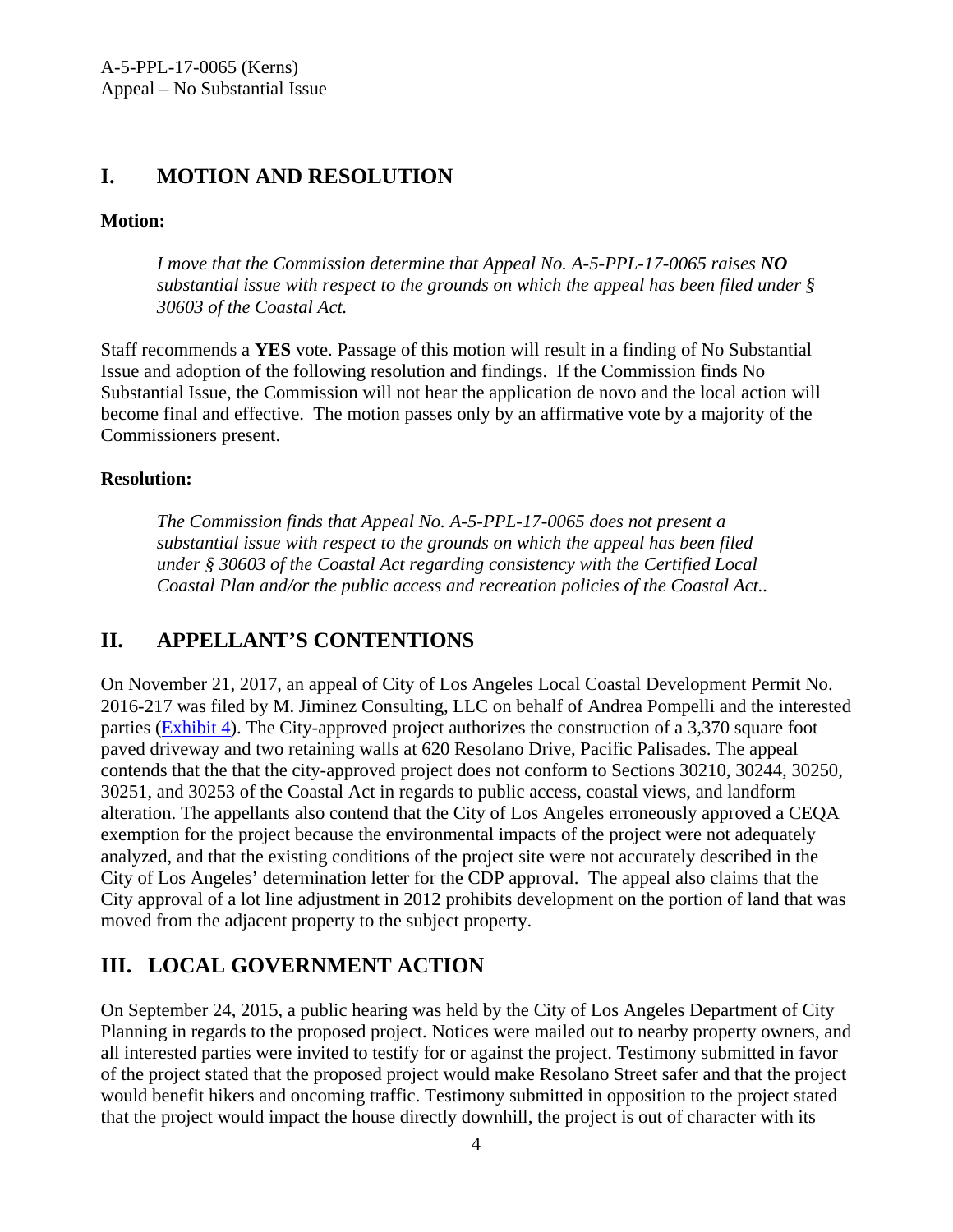surroundings, the grading was not done correctly, and that the project would not improve safety. A 30 day advisement period followed the public hearing to reconsider the environmental review of the project before issuing a CDP determination. On October 2, 2017, the City of Los Angeles Department of City Planning approved a CDP for the construction of a driveway with a paved area and two retaining walls in conjunction with the continued use of a two story single-family residence located at 620 Resolano Drive, Pacific Palisades [\(Exhibit 3\)](https://documents.coastal.ca.gov/reports/2018/2/13a/13a-2-2018-exhibits.pdf). No appeals of the CDP issuance were filed with the City of Los Angeles during the City's appeal period. A copy of the City's permit was sent to the Coastal Commission's Long Beach office on October 23, 2017, where the 20-working day appeal period was established. The Commission received an appeal from Andrea Pompelli and Interested parties via Jiminez Consulting, LLC on November 21, 2017, which was determined to be within the Commission's appeal period.

### <span id="page-4-0"></span>**IV. APPEAL PROCEDURES**

Section 30600(b) of the Coastal Act provides that prior to certification of its LCP, a local jurisdiction may, with respect to development within its area of jurisdiction in the coastal zone and consistent with the provisions of Sections 30604, 30620 and 30620.5, establish procedures for the filing, processing, review, modification, approval or denial of a coastal development permit. Pursuant to this provision, the City of Los Angeles developed a permit program in 1978 to exercise its option to issue local CDPs. Sections 13301-13325 of Title 14 of the California Code of Regulations provide procedures for issuance and appeals of locally issued CDPs. Section 30602 of the Coastal Act allows any action by a local government on a CDP application evaluated under Section 30600(b) to be appealed to the Commission. The standard of review for such an appeal is the Chapter 3 policies of the Coastal Act. [Cal. Pub. Res. Code §§ 30200 and 30604.]

After a final local action on a local CDP application, the Coastal Commission must be notified within five days of the decision. After receipt of such a notice, which contains all the required information, a twenty working-day appeal period begins during which any person, including the applicant, the Executive Director, or any two members of the Commission, may appeal the local decision to the Coastal Commission. [Cal. Pub. Res. Code § 30602.] As provided under section 13318 of Title 14 of the California Code of Regulations, the Appellant must conform to the procedures for filing an appeal as required under section 13111 of Title 14 of the California Code of Regulations, including the specific grounds for appeal and a summary of the significant question raised by the appeal.

The action currently before the Commission is to find whether there is a "substantial issue" or "no substantial issue" raised by the appeal of the local approval of the proposed project. Sections 30621 and 30625(b)(1) of the Coastal Act require a de novo hearing of the appealed project unless the Commission determines that no substantial issue exists with respect to the grounds for appeal.

Commission staff recommends a finding of no substantial issue. If the Commission decides that the Appellant's contention raises no substantial issue as to conformity with Chapter 3 of the Coastal Act, the action of the local government becomes final. Alternatively, if the Commission finds that a substantial issue exists with respect to the conformity of the action of the local government with the Chapter 3 policies of the Coastal Act, the local CDP is voided and the Commission typically continues the public hearing at a later date in order to review the CDP as a de novo matter. [Cal.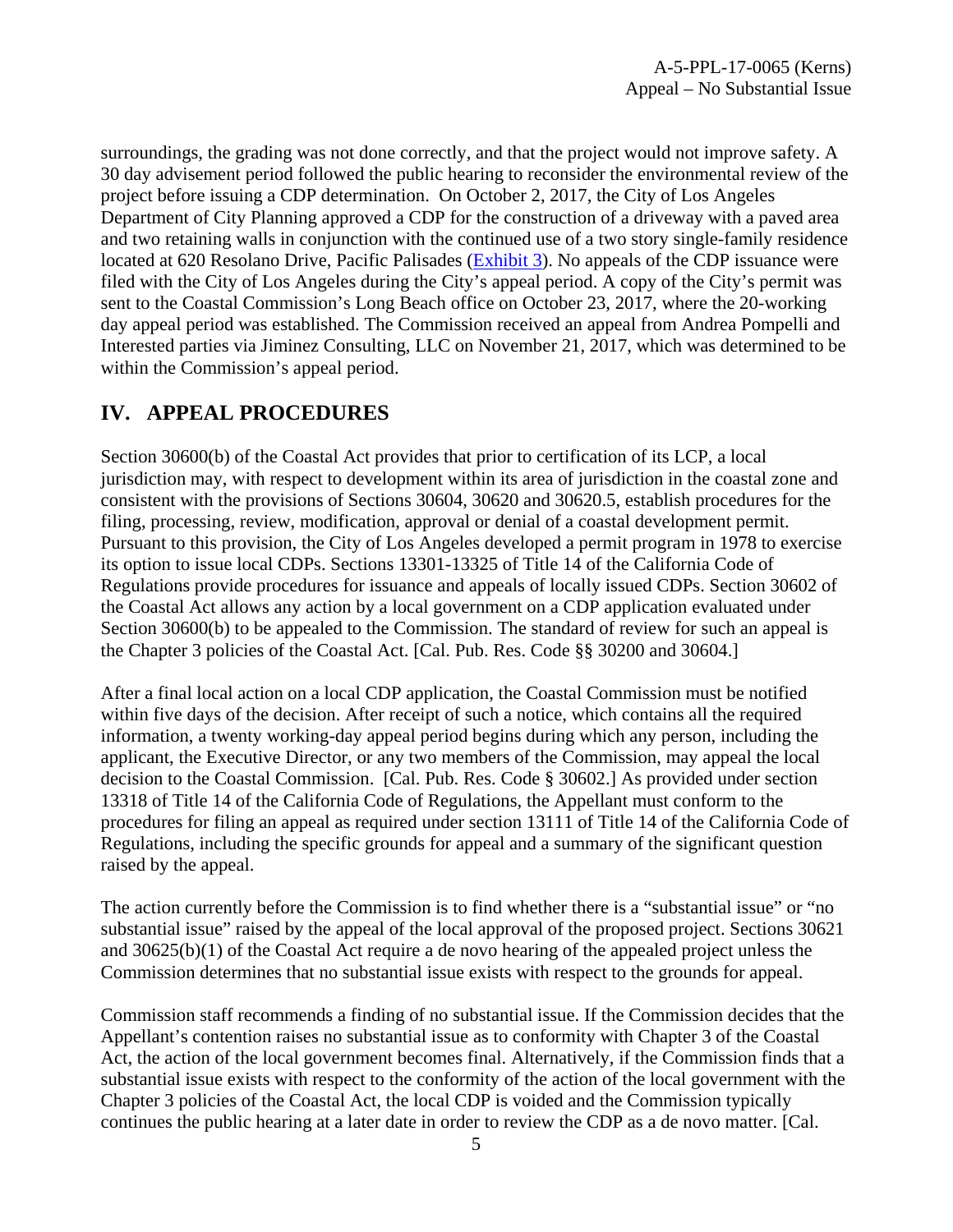A-5-PPL-17-0065 (Kerns) Appeal – No Substantial Issue

Pub. Res. Code §§ 30621 and 30625.] Section 13321 of the Coastal Commission regulations specifies that de novo actions will be heard according to the procedures outlined in Sections 13114 and 13057-13096 of the Commission's regulations.

If there is no motion from the Commission to find no substantial issue, it will be presumed that the appeal raises a substantial issue and the Commission will schedule the de novo phase of the public hearing on the merits of the application at a subsequent Commission meeting. A de novo public hearing on the merits of the application uses the Chapter 3 policies of the Coastal Act. Sections 13110-13120 of Title 14 of the California Code of Regulations further explain the appeal hearing process.

If the Commission decides to hear arguments and vote on the substantial issue question, those who are qualified to testify at the hearing, as provided by Section 13117 of Title 14 of the California Code of Regulation, will have three minutes per side to address whether the appeal raises a substantial issue. The only persons qualified to testify before the Commission at the substantial issue portion of the appeal process are the applicant, persons who opposed the application before the local government (or their representatives), and the local government. Testimony from other persons must be submitted in writing. The Commission will then vote on the substantial issue matter. It takes a majority of Commissioners present to find that the grounds for the appeal raise no substantial issue.

# <span id="page-5-0"></span>**V. SINGLE/DUAL PERMIT JURISDICTION AREAS**

Within the areas specified in Section 30601, which is known in the City of Los Angeles permit program as the *Dual Permit Jurisdiction* area, the Coastal Act requires that any development which receives a local CDP permit also obtain a second (or "dual") CDP from the Coastal Commission. The Commission's standard of review for the proposed development in the *Dual Permit Jurisdiction* area is the Chapter 3 policies of the Coastal Act. For projects located inland of the areas identified in Section 30601 (i.e., projects in the *Single Permit Jurisdiction*), the City of Los Angeles local CDP is the only CDP required. The proposed project site is located within the *Single Permit Jurisdiction Area*. City of Los Angeles has the authority to grant or deny Coastal Development Permits in the Single Permit Jurisdiction area. However, if the Commission finds substantial issue with the City's determination during an appeal, the City's CDP will become void and the Commission may issue a CDP on de novo.

### <span id="page-5-1"></span>**VI. FINDINGS AND DECLARATIONS – NO SUBSTANTIAL ISSUE**

### <span id="page-5-2"></span>**A. PROJECT LOCATION AND DESCRIPTION**

The proposed project involves the construction of a 3,370 square foot driveway with additional parking area and two six-foot-high retaining walls directly to the west of an existing single family residence located at 620 Resolano Drive, Pacific Palisades [\(Exhibit 2\)](https://documents.coastal.ca.gov/reports/2018/2/13a/13a-2-2018-exhibits.pdf). The driveway is to be constructed of permeable paving stones or similar porous material that reduces heat radiation and stormwater runoff. The retaining walls, supported with caissons, will span 34 feet along the western boundary of the lot and 20 feet along the southern boundary of the lot. A third wall will span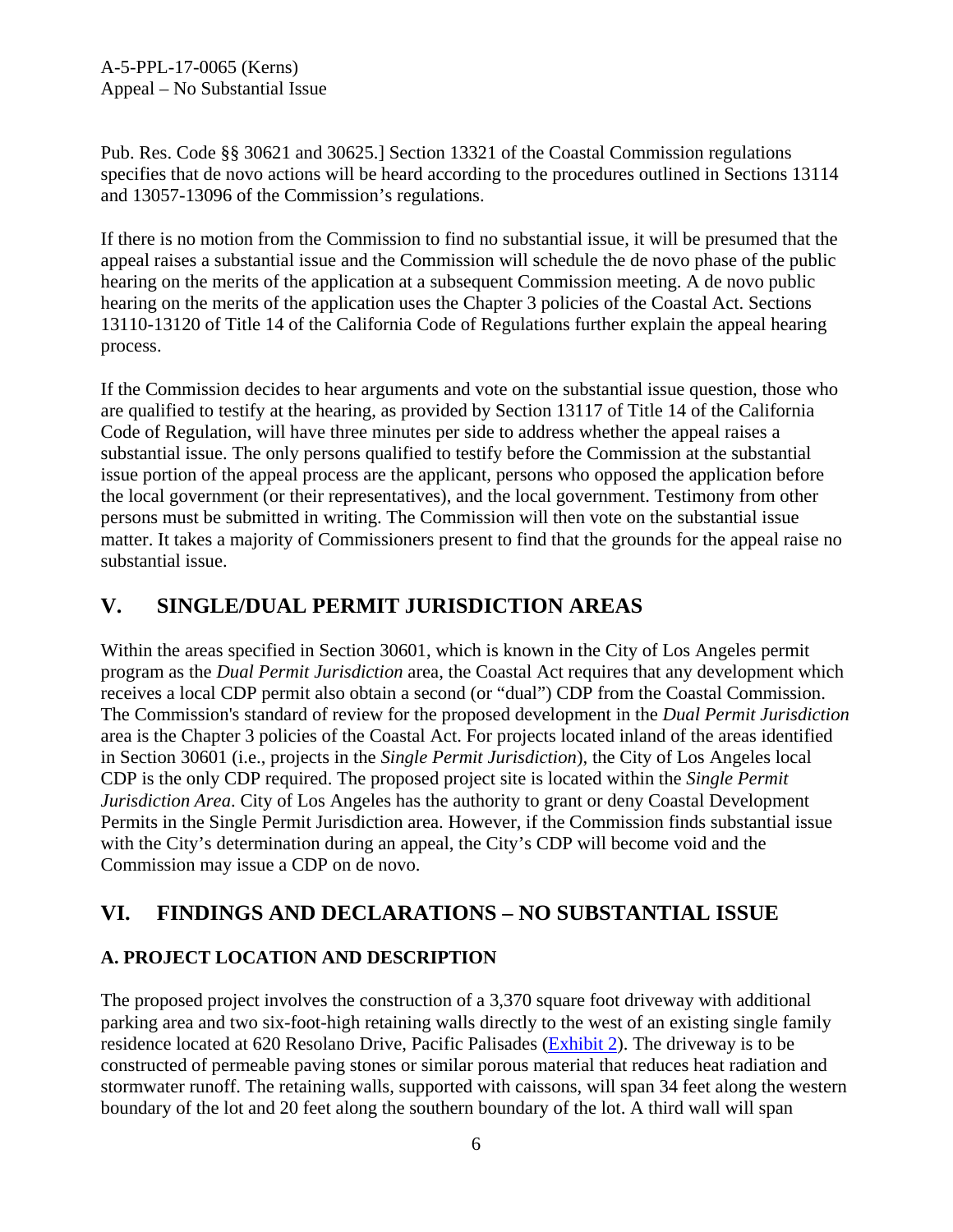approximately 38 feet (in a curved shape) to enclose the driveway along the northern end of the lot. The new driveway will be accessed through Resolano drive and will be designed to facilitate an ingress and egress route between the existing driveway and the new driveway.

The subject property consists of an irregular-shaped 13,868 square foot lot containing a two-story single family residence with a pool, spa, and a detached 3 car garage [\(Exhibit 2\)](https://documents.coastal.ca.gov/reports/2018/2/13a/13a-2-2018-exhibits.pdf). The property is located in a neighborhood developed with single-family residences within the Pacific Palisades region of Los Angeles, over half a mile inland from the beach. The property and surrounding areas is on hilly terrain, and is located approximately 0.25 miles away from the Paseo Miramar trailhead [\(Exhibit 1\)](https://documents.coastal.ca.gov/reports/2018/2/13a/13a-2-2018-exhibits.pdf).

The lot is zoned RE15-1-H, which allows low-density residential development. The minimum lot size for this zoning category is 15,000 square feet. In 2012, the City of Los Angeles approved a lot line adjustment to move part of the common lot line between 580 Paseo Miramar (the adjacent property) and the subject property 45 feet to the west. This adjustment transferred 3,266 square feet to the subject property, increasing the lot size from 10,868 square feet to 13,868 square feet.

Grading has occurred on the project site without the benefit of a coastal development permit. In response to the unpermitted grading, the City of Los Angeles Department of Building and Safety revoked their grading permit for the project until a CDP approval was issued for the project. An approved CDP allows the applicant to complete the rest of the grading for construction of the driveway and retaining walls.

#### <span id="page-6-0"></span>**B. FACTORS TO BE CONSIDERED IN SUBSTANTIAL ISSUE ANALYSIS**

Section 30625(b)(1) of the Coastal Act states that the Commission shall hear an appeal of a local government action carried out pursuant to Section 30600(b) unless it finds that no substantial issue exists as to conformity with Chapter 3 of the Coastal Act. The term "substantial issue" is not defined in the Coastal Act or its implementing regulations. Section 13115(b) of the Commission's regulation simply indicates that the Commission will hear an appeal unless it "finds that the appeal raises no significant question." In previous decisions on appeals, the Commission had been guided by the following factors:

1. The degree of factual and legal support for the local government's decision that the development is consistent or inconsistent with the relevant provisions of the Coastal Act;

2. The extent and scope of the development as approved or denied by the local government;

3. The significance of the coastal resources affected by the decision;

4. The precedential value of the local government's decision for future interpretations of its LCP; and,

5. Whether the appeal raises local issues, or those of regional or statewide significance.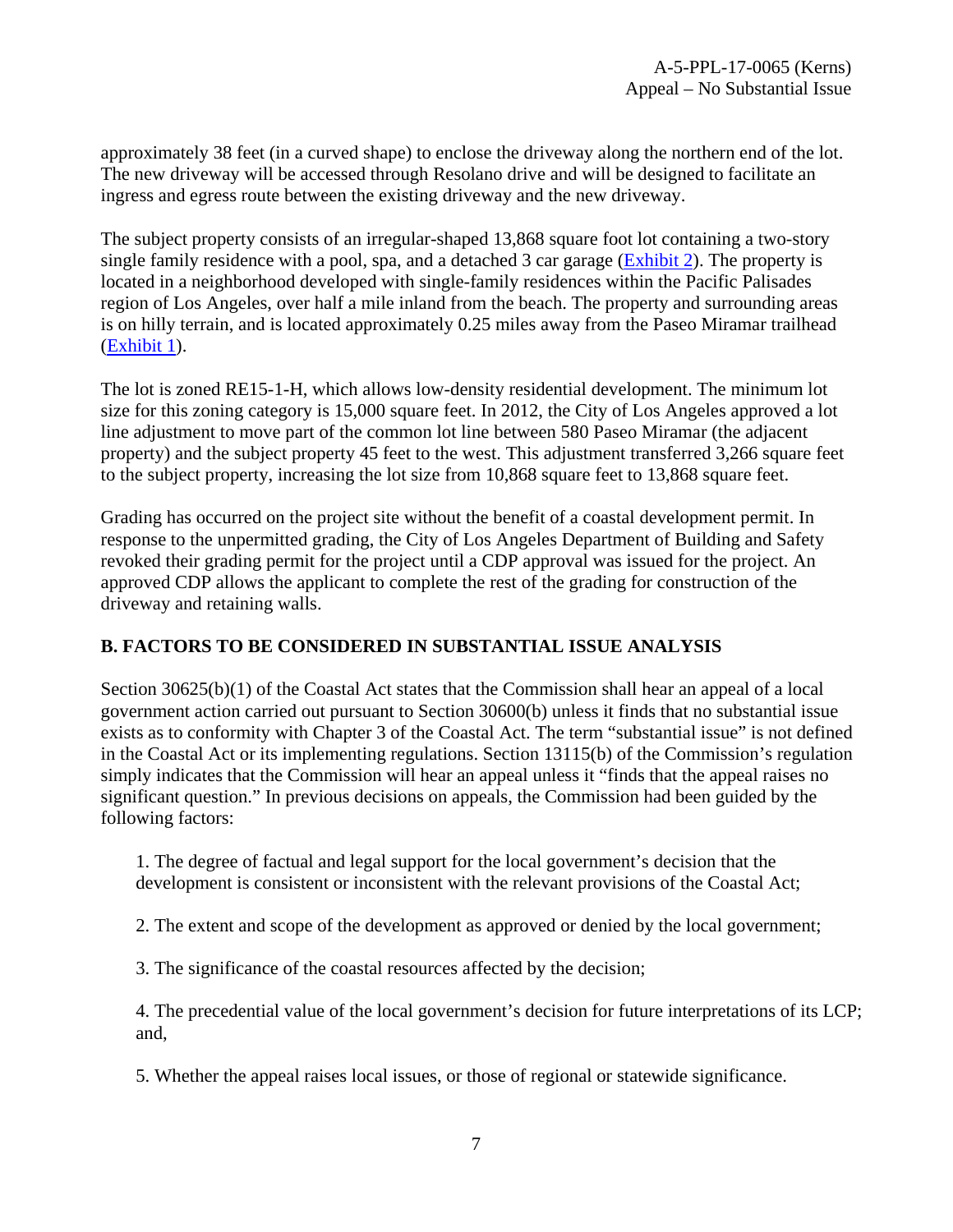Even when the Commission chooses not to hear an appeal, Appellants nevertheless may obtain judicial review of the local government's coastal permit decision by filing petition for a writ of mandate pursuant to Code of Civil Procedure, Section 1094.5.

Staff is recommending that the Commission find that **no substantial issue exists** with respect to whether the local government action conforms to the provisions of Chapter 3 of the Coastal Act for the reasons set forth below.

#### <span id="page-7-0"></span>**C. NO SUBSTANTIAL ISSUE ANALYSIS**

Section 30210 of the Coastal Act states:

*In carrying out the requirement of Section 4 of Article X of the California Constitution, maximum access, which shall be conspicuously posted, and recreational opportunities shall be provided for all the people consistent with public safety needs and the need to protect public rights, rights of private property owners, and natural resource areas from overuse.*

Section 30244 of the Coastal Act states, in part:

*Where development would adversely impact archaeological or paleontological resources as identified by the State Historic Preservation Officer, reasonable mitigation measures shall be required.*

Section 30250(a) of the Coastal Act states:

*(a) New residential, commercial, or industrial development, except as otherwise provided in this division, shall be located within, contiguous with, or in close proximity to, existing developed areas able to accommodate it or, where such areas are not able to accommodate it, in other areas with adequate public services and where it will not have significant adverse effects, either individually or cumulatively, on coastal resources.* 

Section 30251 of the Coastal Act states, in part:

*The scenic and visual qualities of coastal areas shall be considered and protected as a resource of public importance. Permitted development shall be sited and designed to protect views to and along the ocean and scenic coastal areas, to minimize the alteration of natural*  land forms, to be visually compatible with the character of surrounding areas, and, where *feasible, to restore and enhance visual quality in visually degraded areas.* 

Section 30253(a)(b) of the Coastal Act states:

*New development shall do all of the following:* 

*(a) Minimize risks to life and property in areas of high geologic, flood, and fire hazard. (b) Assure stability and structural integrity, and neither create nor contribute significantly to erosion, geologic instability, or destruction of the site or surrounding area or in any way*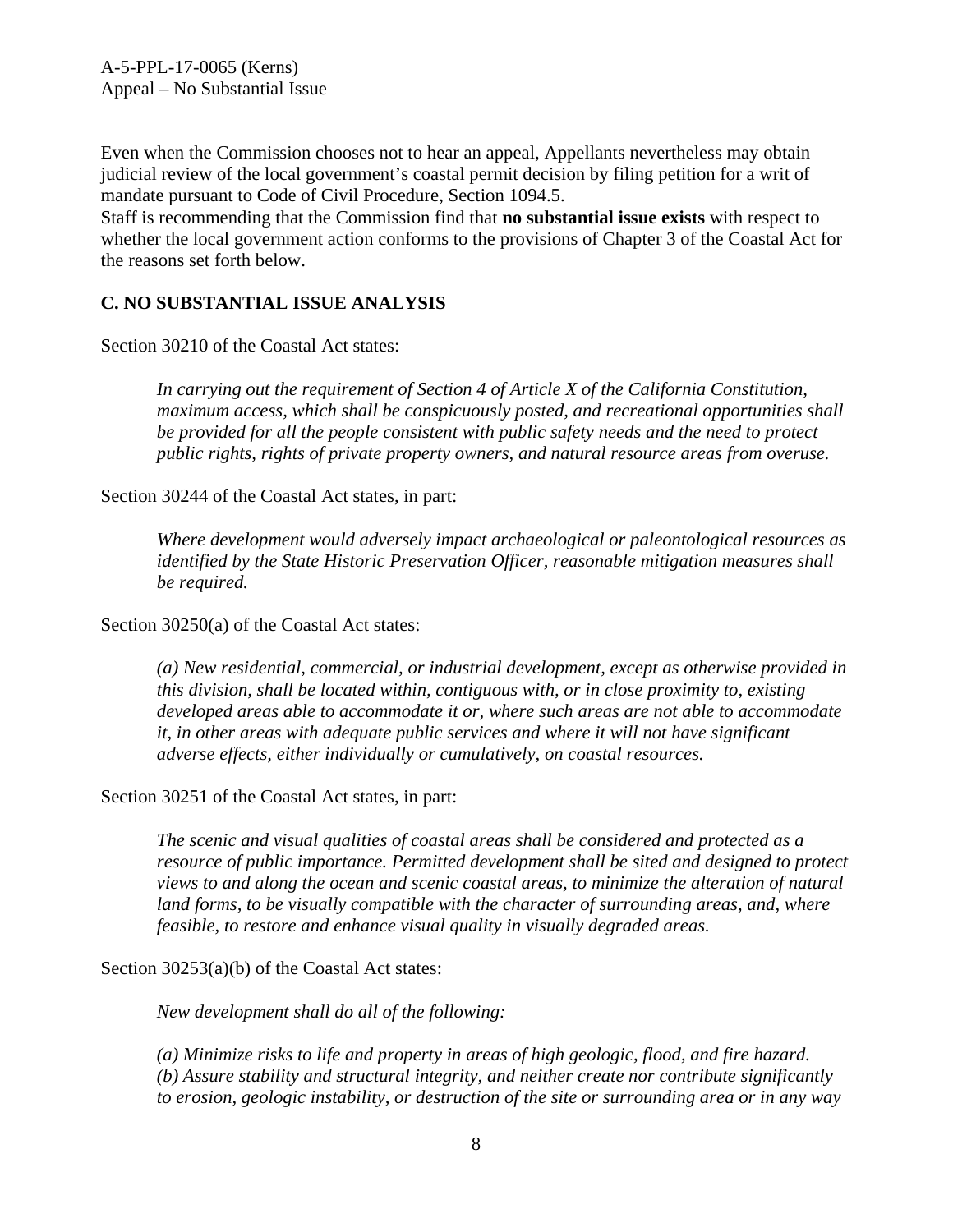*require the construction of protective devices that would substantially alter natural landforms along bluffs and cliffs* 

The appellants' first contention is that the City-approved project is not consistent with Section 30210 of the Coastal Act because the driveway has been designed to begin at the edge of the pavement instead of the required dedication width, which has been identified in the Los Angeles Municipal Code as one-half of the width of the street (128 feet for Resolano Drive).

The contention brought by the appellants refers to a discrepancy with the City's municipal code, not a Chapter 3 Coastal Act policy. The location of the driveway does not affect public access to the beach or recreational areas. The project is over 0.5 miles from the beach and over 0.25 miles from the Topanga State Park trailhead. Furthermore, because of Resolano Drive's narrow width, there is no public on-street parking in this area. Public parking to the beach and recreational areas will therefore not be impacted by the project. Because the approved project does not block the public streets, and because there are no public sidewalks along Resolano Drive, public access is not negatively impacted by the project. Therefore, the project, as approved by the City, is consistent with Section 30210 of the Coastal Act and does not raise a substantial issue in regards to the appellants' contention.

The appellants' second contention is that the city-approved project does not conform to Section 30244 of the Coastal Act because the unpermitted grading that occurred prior to the CDP approval included removal of archaeological or paleontological resources [\(Exhibit 4\)](https://documents.coastal.ca.gov/reports/2018/2/13a/13a-2-2018-exhibits.pdf). Furthermore, the appellants point out that neither the City CDP determination nor the Los Angeles Department of Building and Safety (LADBS) Soils Approval Report provides a site investigation requirement to ensure that such resources are not present.

The subject property is not located in an area identified as containing archeological and/or paleontological resources. Although the appellants have expressed concern that such resources may have been removed during the unpermitted grading, they also have not provided any evidence to suggest that archaeological and/or paleontological resources do or have existed on the subject property. The City's CDP determination states that the project is subject to review by LADBS. Also, the City states that the project must comply with existing federal and state laws if such a resource is discovered during the grading process. Therefore, the proposed project is in conformance to Section 30244 of the Coastal Act and does not raise a substantial issue in regards to the appellants' contention [\(Exhibit 3\)](https://documents.coastal.ca.gov/reports/2018/2/13a/13a-2-2018-exhibits.pdf).

The appellants' third contention is that the City-approved project is not consistent with Section 30250 of the Coastal Act because the City did not adequately evaluate the impact of the Cityapproved project on the surrounding streets (Resolano Drive and Paseo Miramar). The appellants point to the unpermitted grading and subsequent retraction of grading permits as evidence that the existing public services are not sufficient to support the project [\(Exhibit 4\)](https://documents.coastal.ca.gov/reports/2018/2/13a/13a-2-2018-exhibits.pdf).

The subject property, 620 Resolano Drive, is located in the Pacific Palisades community within the City of Los Angeles. This area is highly developed primarily with residential buildings [\(Exhibit 1\)](https://documents.coastal.ca.gov/reports/2018/2/13a/13a-2-2018-exhibits.pdf). The subject property is located within an existing developed neighborhood consisting of large single-family residences. The City-approved project consists of the improvement to an existing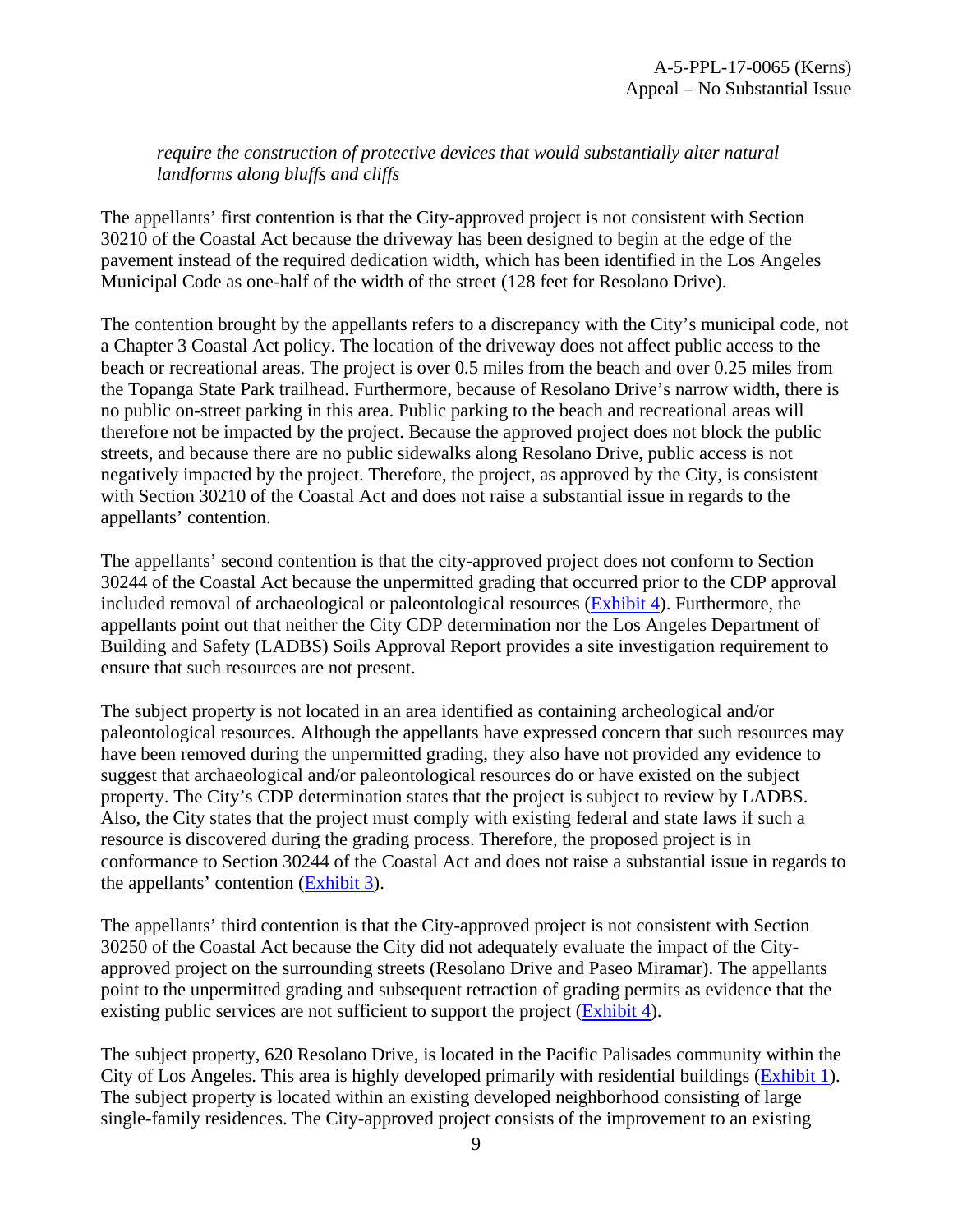single-family residence through the addition of an accessory structure (the driveway); the site will remain as a single-family residence and there is no intensification of use on the project site. Furthermore, the project does not require additional public services (utility lines, streets, etc.) in order for it to function properly, and the subject property and surrounding properties are located over half a mile inland from the ocean; therefore, coastal resources will not be impacted by the construction of a driveway and retaining walls. Therefore, the proposed project is in conformance with Section 30250 of the Coastal Act and does not raise a substantial issue in regards to the appellants' contention.

The appellants' fourth contention is that the City-approved project is not consistent with the coastal view, landform alteration, and community character policies outlined in Section 30251. Specifically, the appellants assert that the city-approved project has not been designed to protect views to and along the ocean and scenic coastal areas, substantially impacts landform alteration, and does not restore or enhance the visual quality in degraded areas. Furthermore, the appellants point out that none of the other residences have a second driveway, which calls community character into question.

Resolano Drive is within a residentially developed neighborhood and is over a half mile from the beach. The street does contain partial ocean (blue water) views in between the structures and landscaping. There is currently an ocean view on the southwest of the property if one faces the driveway [\(Exhibit 5\)](https://documents.coastal.ca.gov/reports/2018/2/13a/13a-2-2018-exhibits.pdf). The proposed driveway with retaining walls will be located below the road elevation and opens up ocean views that were previously blocked by vegetation. However, Resolano Drive is a residential street that is not designated as a scenic highway and the development will not block coastal views from any public viewing areas or park land. Furthermore, the subject property is not visible from Pacific Coast Highway because of the terrain, development, and distance from the beach. Therefore, the proposed project will not impact coastal views to the ocean or from the ocean toward the Santa Monica Mountains. The project is consistent with the coastal view policies outlined in Section 30251, and does not raise a substantial issue in regards to the appellants' contention.

The subject property and the surrounding hillsides have already been substantially developed with single-family residences and associated accessory structures. As mentioned earlier, the approved driveway and retaining walls will be constructed below the Resolano Drive elevation. Although the development may be visible from Paseo Miramar, the street directly below the project site, the Cityapproved development will not be visible from any scenic viewing area or recreation area. Therefore, the project, as approved by the City, does not significantly contribute to landform alteration. The project is consistent with the landform alteration policies outlined in Section 30251, and does not raise a substantial issue in regards to the appellants' contention

With regards to community character, the City-approved project results in an improvement to an existing single-family residence in an area developed with large single-family residences that also feature large paved driveways. The scale of the approved project is comparable to development in surrounding residences. Therefore, the project, as approved by the City, maintains the community character of the surrounding area. The project is consistent with the community character policies outlined in Section 30251, and does not raise a substantial issue in regards to the appellants' contention.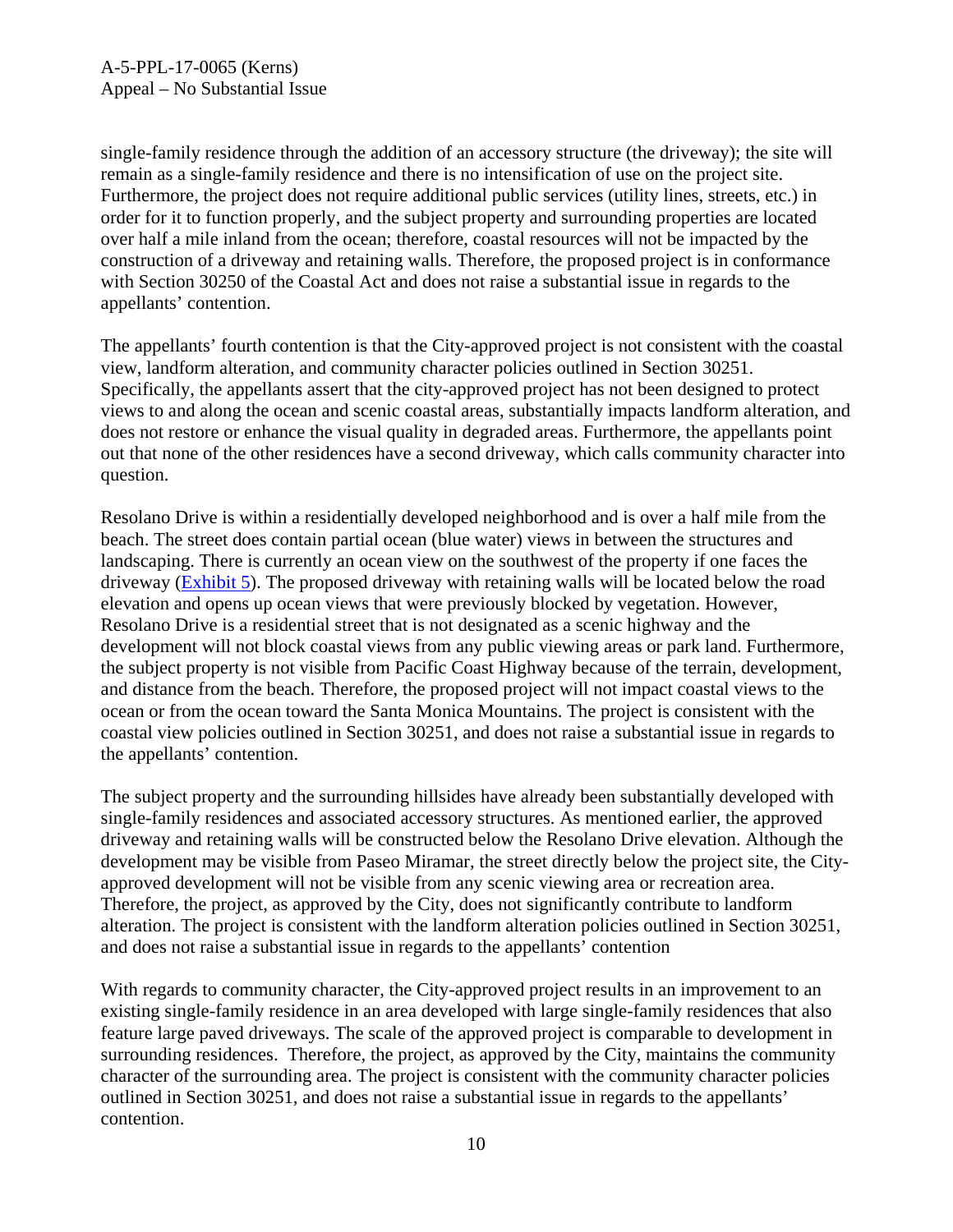The appellants' fifth contention is that the City-approved project is not consistent with Section 30253 for the following reasons: the City and LADBS did not evaluate the impacts of the unpermitted grading in the CDP Determination and Soils Approval Letter; the City did not evaluate the environmental impacts stemming from the project's location in hazardous areas; and that the applicant did not analyze the impact of a grade difference between Resolano Drive and Paseo Miramar [\(Exhibit 4\)](https://documents.coastal.ca.gov/reports/2018/2/13a/13a-2-2018-exhibits.pdf).

The subject property is located within a Very High Fire Hazard Severity Zone, a Special Grading Area, a Landslide Area, and the Santa Monica Fault Zone. The surrounding neighborhood is urbanized and developed with primarily large single-family residences. Because the area is already so highly developed, the approved construction of a driveway and retaining walls will not expand the fire hazard zone or require additional fuel modifications beyond what would be required for the surrounding development. The applicant provided geology reports from Coastline Geotechnical Consultants and Hamilton & Associates - dated October 3, 2006 and June 27, 2012, respectively - to evaluate the feasibility of constructing a new driveway and retaining walls on the site given the site characteristics. The reports found no signs of surficial or deep-seated instability, a low potential for liquefaction, and a slope stability factor of safety in excess of 1.5, which is the minimum safety factor required by the City of Los Angeles. These findings suggest that the proposed project does not pose a significant landslide hazard. Although the project site is in a fault zone, the geology reports concluded that the site is suitable for the driveway and retaining wall construction. Furthermore, the approved project does not include any new buildings that would be impacted by seismic activity. In addition, the submitted geology reports were submitted prior to the City's original issuance of the grading permit and the unpermitted grading, analyzed the pre-graded conditions of the site, and concluded that the project site was suitable for the City-approved project. Therefore, the City did consider the potential site hazards when evaluating the now-approved project.

In regards to the City's stance on the unpermitted grading, the City found the project would minimize risk to life and property and would not create nor contribute to erosion or geologic instability. The City further found that the project adheres to the Chapter 3 Coastal Act policies, thus allowing a CDP to be issued for the project to be completed. Furthermore, the appellants have not addressed specific geologic factors of the proposed project that raise an issue regarding consistency to Section 30253 of the Coastal Act. Therefore, it can be determined that the proposed project raises no substantial issue regarding consistency with Section 30253 of the Coastal Act.

The appellants' sixth contention is that the City's CEQA determination for the proposed project is inaccurate and does not fully consider the project's environmental impacts [\(Exhibit 4\)](https://documents.coastal.ca.gov/reports/2018/2/13a/13a-2-2018-exhibits.pdf). All CDPs issued by the City of Los Angeles must comply with the applicable provisions of the California Environmental Quality Act (CEQA). The City conducted an initial study in compliance with the State CEQA guidelines and determined that the project was exempt from CEQA. During the City's public hearing, the testimony submitted in opposition to the project warranted additional review in regards to the CEQA determination. The City underwent a 30-day advisement period after the public hearing to re-analyze the project. After another analysis of the project's environmental impacts, the City determined that the proposed project was categorically exempt from the provisions of CEQA under Class 1 (Existing Facilities), Class 3 (New Construction or Conversion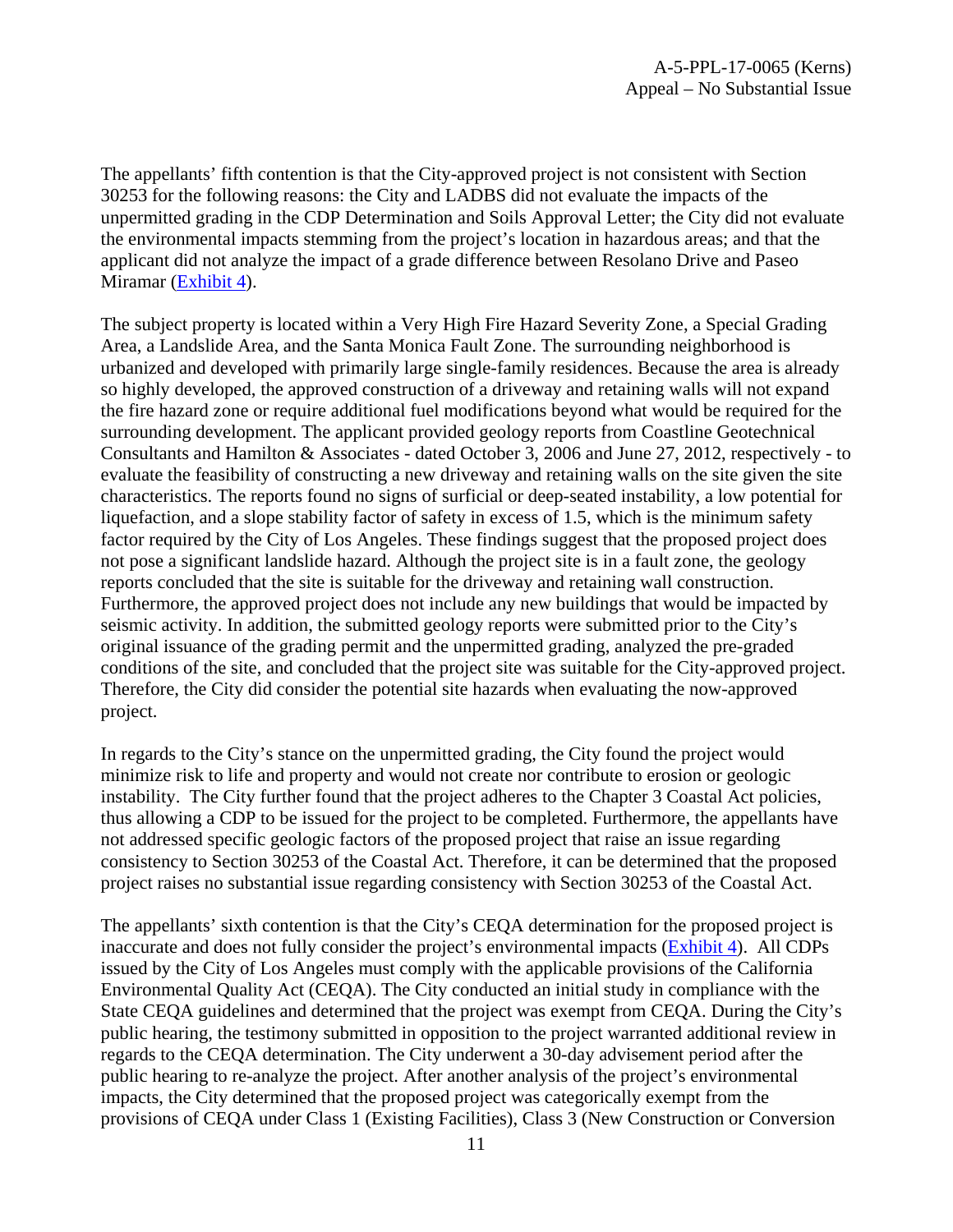A-5-PPL-17-0065 (Kerns) Appeal – No Substantial Issue

of Small Structures), and Class 32 (In-Fill Development Projects). Categorical Exemption No. ENV-2014-4455-CE was prepared in light of this determination.

The City of Los Angeles is the lead agency for CEQA certification and the City determined that the project was exempt from CEQA. The standard of review for Coastal Commission review of CDPs is the Chapter 3 policies of the Coastal Act. This contention does not raise an issue with the Chapter 3 policies of the Coastal Act. Therefore, this claim does not raise substantial issue as to conformity with the Chapter 3 policies of the Coastal Act.

The appellants' seventh contention is that the previous permit issued for the property, City of Los Angeles local CDP No. ZA-2010-2696, does not allow development on the site [\(Exhibit 4\)](https://documents.coastal.ca.gov/reports/2018/2/13a/13a-2-2018-exhibits.pdf). The City of Los Angeles local permit No. ZA-2010-2696 permitted the lot line adjustment for 620 Resolano Drive, which moved square footage from the adjacent property (580 Paseo Miramar) to the subject property. This permit was appealed at the City level, which was ultimately not heard, but resulted in an additional special condition that was added to the CDP upon issuance. This new special condition (Special Condition 8) states:

*"This Coastal Development Permit is issued in connection with a lot-line adjustment filed under related Case No. AA-2009-1545-PMEX. No construction has been approved in connection with this grant. The applicant shall be required to apply for and obtain a new Coastal Development Permit from the City of Los Angeles for any future development on the site, including the construction of any accessory structures."* 

In this condition, no construction was approved in connection with this CDP issuance because there were no construction plans that were proposed at that time as part of the project. However, the condition does not preclude future development on the site; it instead states that any future development on the site, including the construction of any accessory structures, requires a new CDP from the City. The proposed driveway and retaining walls does constitute a new development of an accessory structure that is associated with this City of Los Angeles CDP. This project is therefore in substantial compliance with the conditions of previous permit action on the property and does not raise any issues regarding consistency with the Chapter 3 Coastal Act policies. Furthermore, this contention is a City permit compliance issue and does not raise an issue with regards to Chapter 3 Coastal Act policies. Therefore, this contention does not raise a substantial issue.

None of the assertions made by the appellants raise a substantial issue regarding whether or not the City's action is consistent with the Coastal Act. The appellants have not identified any coastal resources that will be negatively affected by the City-approved CDP. For the reasons stated above, the appeal raises no substantial issue as to conformity with the Chapter 3 policies of the Coastal Act.

The Commission's standard of review for determining whether to hear the appeal is only whether the appeal raises a substantial issue as to conformity with Chapter 3 of the Coastal Act. Cal. Pub. Res. Code § 30625(b)(1); 14 C.C.R. § 13321. The Commission's decision will be guided by the factors listed in the previous section of this report (B. Factors to be Considered in Substantial Issue Analysis).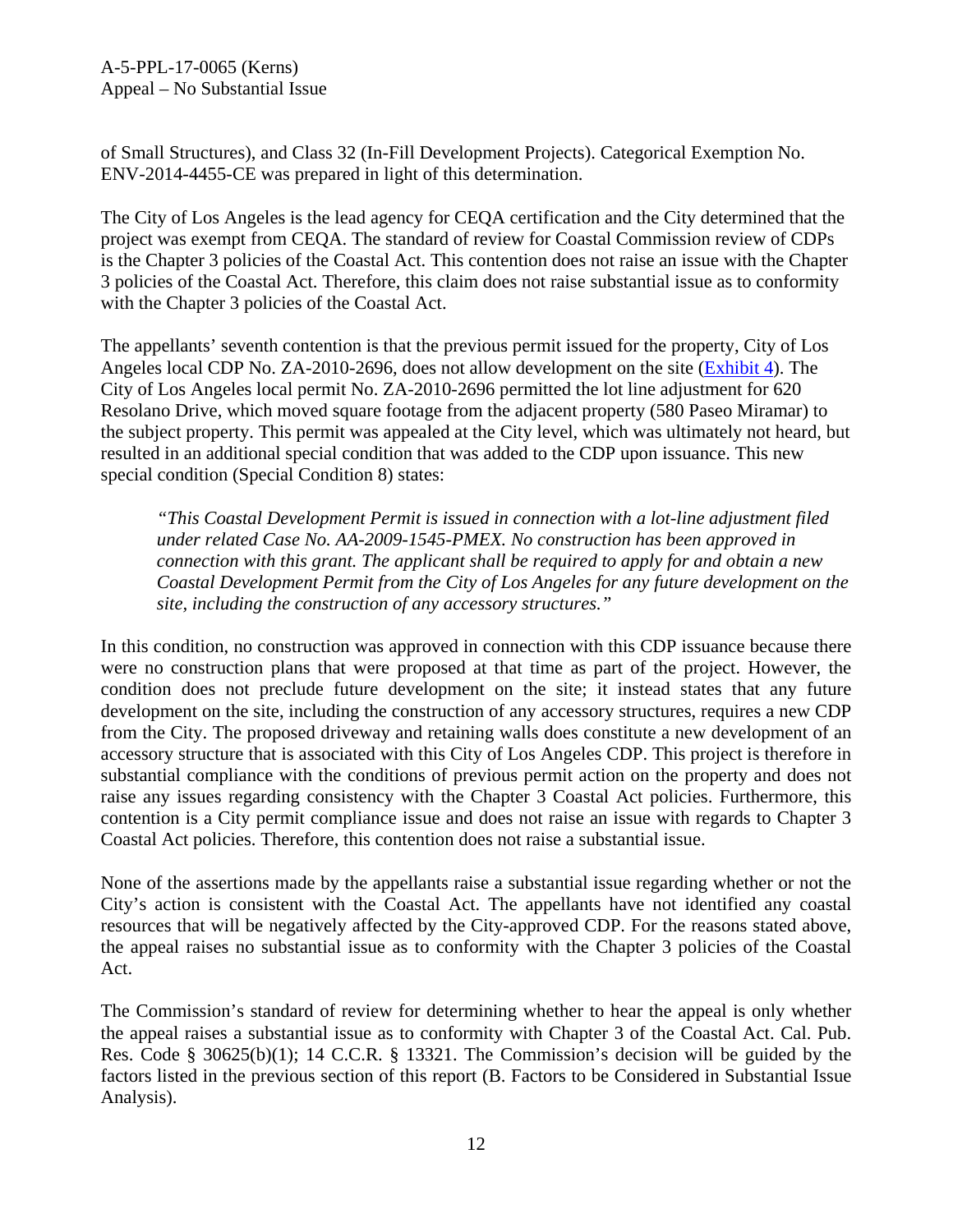The first factor is the degree of factual and legal support for the local government's decision that the development is consistent or inconsistent with the relevant provisions of the Coastal Act. As discussed above, there is adequate factual and legal support for the City of Los Angeles' decision that the proposed project does not substantially alter natural landforms, does not impact coastal views, and otherwise conforms to the Chapter 3 policies of the Coastal Act.

The second factor is the extent and scope of the development as approved or denied by the local government. The City of Los Angeles approved a CDP for the construction of a 3,370 square foot paved driveway and retaining walls. The paved driveway and the retaining walls constitute an accessory structure, not the construction of additional buildings. The intensity of use will not increase as a result of the proposed project. Thus, the development is of limited extent and scope.

The third factor is the significance of the coastal resources affected by the decision. There are no significant coastal resources that are likely to be impacted by the City's decision to issue a CDP. The project site is located over half a mile inland from the ocean; as such, there are no significant impacts to coastal access. The proposed project will not impact public coastal views, seeing that the height of the project will not exceed that of the existing structures. The hillside on which the proposed project is located is already highly developed. It cannot be said that the proposed project will alter the landform to a significant degree due to the high degree of development that has already occurred in the vicinity.

The fourth factor is the precedential value of the local government's decision for future interpretations of its LCP. In the City of Los Angeles Planning Department Director's Determination, there is reference to two previous cases in which the City of Los Angeles granted CDPs for the construction accessory structures with retaining walls for properties located on Paseo Miramar. In this case, the City followed a clear pattern of precedent in granting CDP 2014-4454 for this project, so approval of this project will not set a negative precedent.

The final factor is whether the appeal raises local issues, or those of regional or statewide significance. The appeal raises concern over the environmental review that was provided for one lot in Pacific Palisades. This issue is specific to the site and its grading history. Thus, it is not an issue of statewide significance. The appeal also does not raise an issue of conformity with Coastal Act Chapter 3. The geologic studies have not indicated a significant geologic risk on the project site. The Appellant has brought up an inadequate CEQA determination as grounds for appeal, but seeing that the Chapter 3 Policies of the Coastal Act constitute the standard of review, this contention has no merit.

#### **Conclusion**

Applying the five factors listed above clarifies that the appeal raises "no substantial issue" with respect to Chapter 3 of the Coastal Act, and therefore, does not meet the substantiality standard of Section 30625(b)(1), because the nature of the proposed project and the local government action are consistent with policies of Chapter 3 of the Coastal Act.